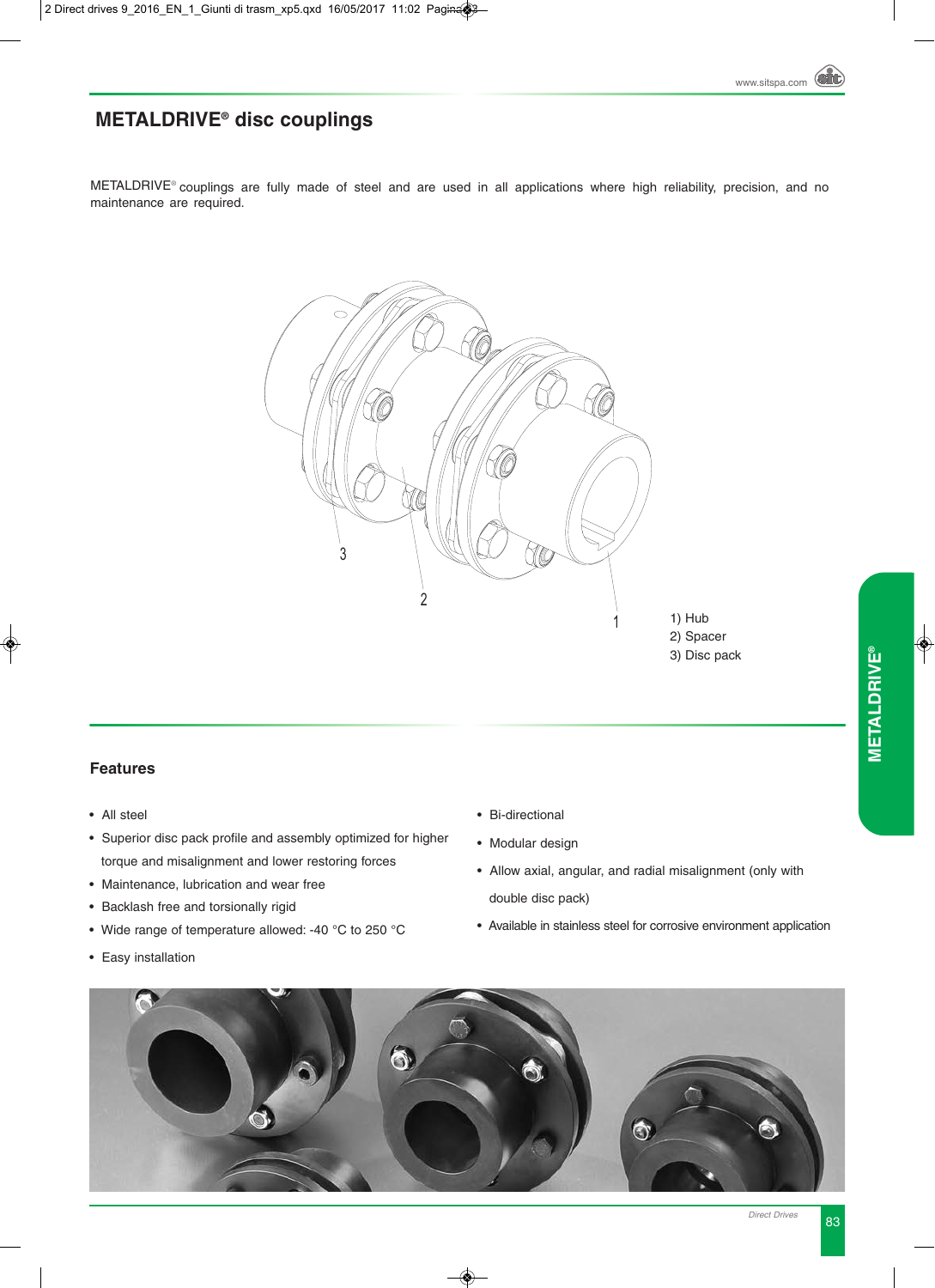

## **METALDRIVE® executions**



### **GMD type S**

Standard version with single disc pack. The coupling allows axial and angular misalignment. No radial misalignment is allowed.

### **GMD type DC / DC 1MR / DC2MR**

Standard version with double disc pack and standard length spacer. Allows axial angular and radial misalignment. It is possible to mount the hubs reverse (hub R) to obtain a compact drive. It is not possible the radially mounting of the spacer.





### **GMD type SA1**

Tubular shaft version. Shaft is available in various lengths and L can be delivered in welded aluminum or steel. **Available with carbon shaft.**



**GMD type SA2** Shaft version with solid shaft construction. Variable shaft lengths are available.



### **GMD type DCA**

Double disc pack execution and anti-fail device. Standard spacer lengths for pump applications. This execution is available in conformity to API 610 e API 671.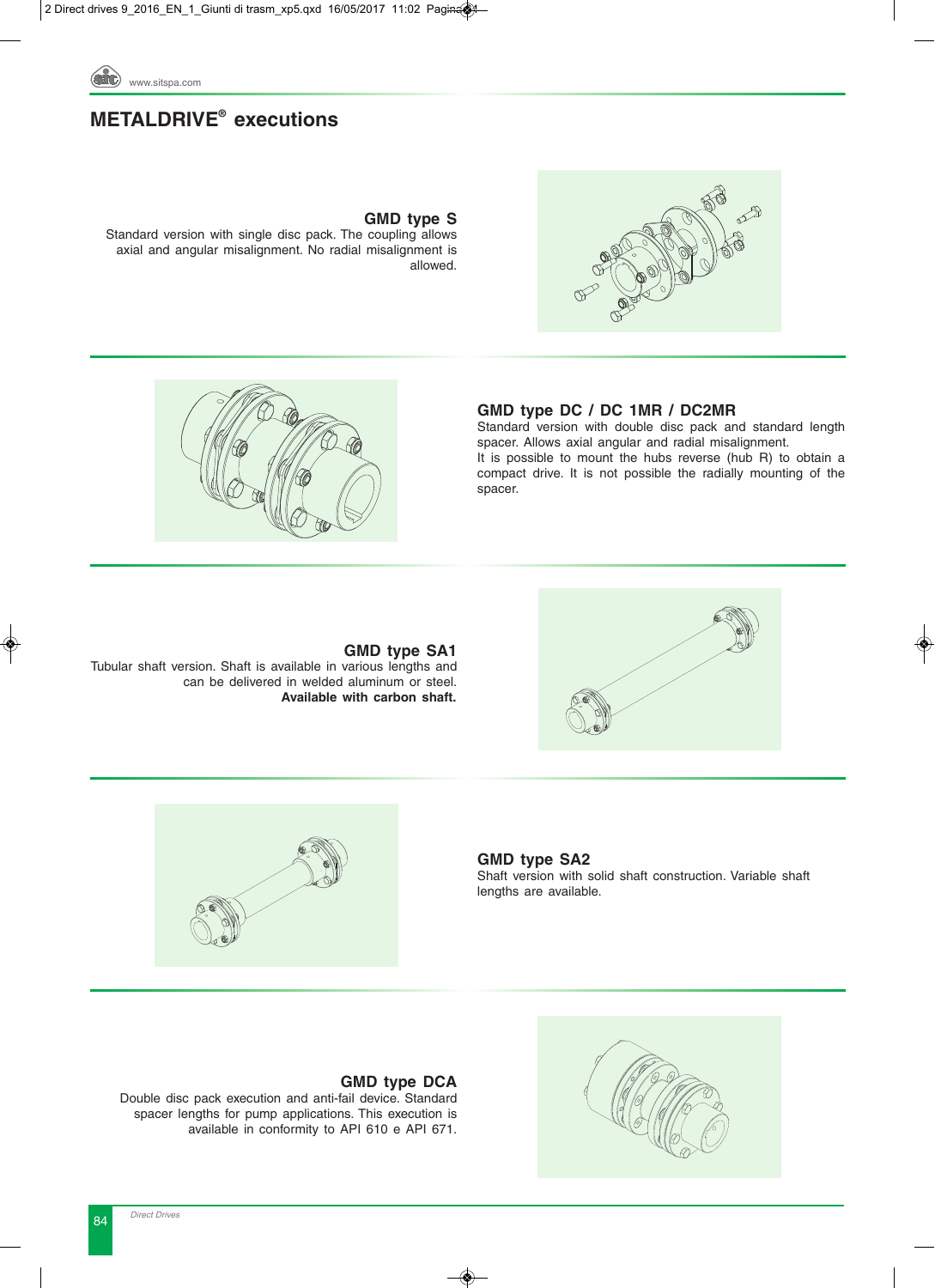### **Technical Features**

|           |                    | Torque (Nm)                 |                               |                                       |                                                | Misalignment                                  |                                      |                                                            | <b>Torsional</b>                                    |  |
|-----------|--------------------|-----------------------------|-------------------------------|---------------------------------------|------------------------------------------------|-----------------------------------------------|--------------------------------------|------------------------------------------------------------|-----------------------------------------------------|--|
| Size      | Nominal<br>Tkn[Nm] | Max<br><b>Tkmax</b><br>[Nm] | Reverse<br><b>Tkw</b><br>[Nm] | Axial<br>$I Ka$ [mm]<br>per disc pack | Angular<br>$\blacksquare$ [°] per<br>disc pack | Radial<br><b>u</b> kr<br><b>DCL</b> execution | Radial<br>$I Kr$ [mm]<br>with spacer | Max rotation<br>speed without<br>balancing<br>$[min^{-1}]$ | stiffness per<br>disc pack<br>$[Nm/rad \cdot 10^6]$ |  |
| $32 - 6$  | 100                | 200                         | 30                            | 0,8                                   | 0,75<br>0,32                                   |                                               |                                      | 11500                                                      | 0,12                                                |  |
| $38-6$    | 150                | 300<br>50                   |                               | 0,9                                   | 0,75                                           | 0,42                                          |                                      | 10000                                                      | 0,16                                                |  |
| $45 - 6$  | 300                | 600                         | 100                           | 1,2                                   | 0,75                                           | 0,53                                          |                                      | 8200                                                       | 0,42                                                |  |
| $52 - 6$  | 700                | 1400                        | 230                           | 1,4                                   | 0,75                                           | 0,74                                          |                                      | 6700                                                       | 0,98                                                |  |
| 65-6      | 1100               | 2200                        | 370                           | 1,6                                   | 0,75                                           | 0,84                                          |                                      | 5700                                                       | 1,85                                                |  |
| $80 - 6$  | 1700               | 3400                        | 570                           | 1,8                                   | 0,75                                           | 0,92                                          | tan <b>o</b>                         | 5000                                                       | 2,24                                                |  |
| $90 - 6$  | 2600               | 5200                        | 870                           | 1,8                                   | 0,75                                           | 0,96                                          |                                      | 4500                                                       | 3,6                                                 |  |
| $95 - 6$  | 4000               | 8000                        | 1330                          | 2                                     | 0,75                                           | 1,45                                          |                                      | 4100                                                       | 9                                                   |  |
| 110-6     | 7000               | 14000                       | 2330                          | 2,2                                   | 0,75                                           | 1,45                                          | $(P_1 - P)$                          | 3600                                                       | 11,90                                               |  |
| $120 - 6$ | 9000               | 18000                       | 3000                          | 2,4                                   | 0,75                                           | 1,6                                           |                                      | 3100                                                       | 14,20                                               |  |
| 138-6     | 12000              | 24000                       | 4000                          | 2,6                                   | 0,75                                           | 1,6                                           |                                      | 2900                                                       | 15,60                                               |  |
| 155-8     | 25000              | 50000                       | 8330                          | 2,9                                   | 0,5                                            | 2,95                                          |                                      | 2600                                                       | 37,80                                               |  |
| $175 - 8$ | 35000              | 70000                       | 3,1<br>11670                  |                                       | 0,5                                            | 3,15                                          |                                      | 2400                                                       | 51,60                                               |  |
| 190-8     | 50000              | 100000<br>16670             |                               | 3,4                                   | 0,5                                            | 3,4                                           |                                      | 2200                                                       | 64,40                                               |  |
| $205 - 8$ | 65000              | 130000                      | 21670                         | 3,8                                   | 0,5                                            | 3,85                                          |                                      | 2000                                                       | 69,50                                               |  |

The torsional rigidity of a coupling with spacer is calculated as follows:

$$
C_{T} = \frac{1}{\frac{2}{C_{T_{L}}} + \frac{P_{t} - 2P}{C_{T_{S}}}}
$$

With  $C_{TS}$  = spacer torsional rigidity

Operating speed must be equal or less than permissible speed.

### **METALDRIVE® coupling balancing**

All the components of the METALDRIVE® couplings are completely machined (spacer excluded) and balanced in class DIN ISO 1940-1 Q 6,3. Therefore, the balancing is unnecessary in most applications. In cases where a higher degree of balancing is required, it is important to consider:

- Rotation speed and coupling diameter
- Rotation speed and intermediate shaft length
- Rotation speed and special balancing need of the machine

According to the requirement, METALDRIVE® coupling can be statically or dynamically balanced according to DIN ISO 1940-1. As a standard, the balancing is made on the single coupling component. On specific request the assembled coupling can be balanced. Also as a standard the balancing is made before the key seat machining. The balancing after the key seat machining is made on specific request. Permissible speed could be limited by the weight and critical speed of spacers. Please consult our technical department.

Equilibratura non richiesta Equilibratura non richiesta





### **Working temperature**

 $-40 °C + 250 °C$ 

### **Misalignment**

METALDRIVE® couplings with double disc packs allow axial, angular, and radial misalignment.

METALDRIVE® couplings with a single disc pack allows only axial and angular misalignment.

Please note that application must not have the maximum value of axial and angular misalignment at the same time. t<br>
e

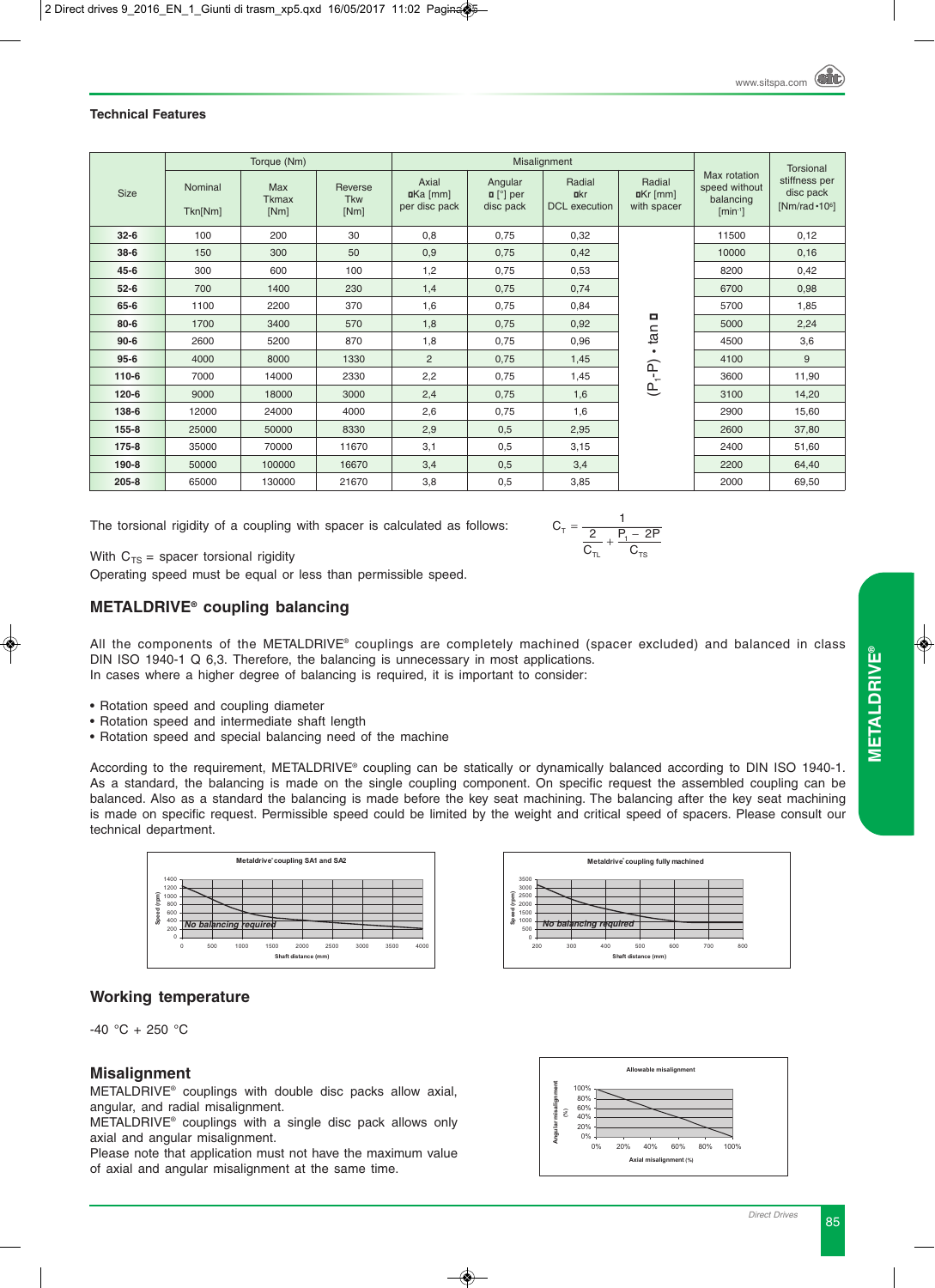

# **METALDRIVE® GMD type "S"**

Standard version with single disc pack. The coupling allows axial and angular misalignment. No radial misalignment is allowed.



|             |                          |       |     | Dimensions [mm] |           |    |     |             | <b>Screws</b>  |                                 |
|-------------|--------------------------|-------|-----|-----------------|-----------|----|-----|-------------|----------------|---------------------------------|
| <b>Size</b> | Prebored                 | d max | Ε   | M               | <b>LM</b> | P  | L   | $n^{\circ}$ | <b>Type</b>    | Tightening<br>torque<br>Ms [Nm] |
| 32          | $\sim$                   | 32    | 80  | 45              | 40        | 8  | 88  | 6           | M <sub>5</sub> | 8,5                             |
| 38          |                          | 38    | 92  | 53              | 45        | 8  | 98  | 6           | M <sub>5</sub> | 8,5                             |
| 45          | $\overline{\phantom{a}}$ | 45    | 112 | 64              | 45        | 10 | 100 | 6           | M <sub>6</sub> | 14                              |
| 52          | $\overline{\phantom{a}}$ | 52    | 136 | 75              | 55        | 12 | 122 | 6           | M8             | 35                              |
| 65          | $\overline{\phantom{a}}$ | 65    | 162 | 92              | 65        | 13 | 143 | 6           | M10            | 69                              |
| 80          | 35                       | 80    | 182 | 112             | 80        | 14 | 174 | 6           | M10            | 69                              |
| 90          | 50                       | 90    | 206 | 130             | 80        | 15 | 175 | 6           | M12            | 120                             |
| 95          | 55                       | 95    | 226 | 135             | 90        | 22 | 202 | 6           | M14            | 190                             |
| 110         | 65                       | 110   | 252 | 155             | 100       | 25 | 225 | 6           | M16            | 295                             |
| 120         | 75                       | 120   | 296 | 170             | 110       | 32 | 252 | 6           | M24            | 1000                            |
| 138         | 80                       | 138   | 318 | 195             | 140       | 32 | 312 | 6           | M24            | 1000                            |
| 155         | 80                       | 155   | 352 | 218             | 150       | 32 | 332 | 8           | M24            | 1000                            |
| 175         | 80                       | 175   | 386 | 252             | 175       | 37 | 387 | 8           | M27            | 1500                            |
| 190         | 80                       | 190   | 426 | 272             | 190       | 37 | 417 | 8           | M30            | 2000                            |
| 205         | 80                       | 205   | 456 | 292             | 205       | 42 | 452 | 8           | M33            | 2450                            |

### **Order form**

Hub/Disc pack

GMD: METALDRIVE® hub

**GMD MF16 032**

**B** TP 9 B

M: solid standard hub PL: Disc pack F…: bore diameter Size

86 *Direct Drives*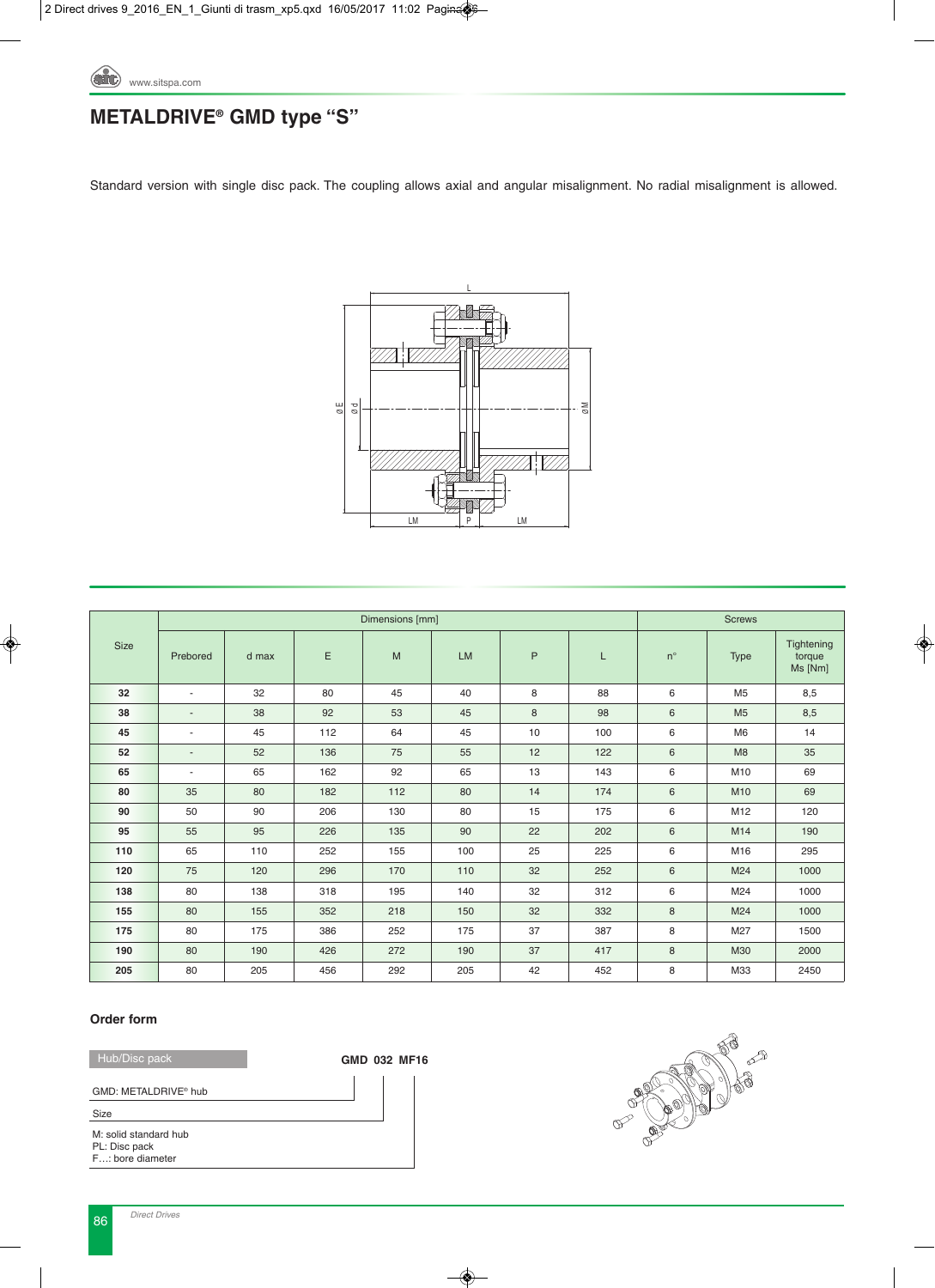# **METALDRIVE® GMD type "DC"**

Standard version with double disc pack and spacer.



|             |       |     |     |           |    |                     |                   | Dimensions [mm] |     |                     |                   |                     |                   |
|-------------|-------|-----|-----|-----------|----|---------------------|-------------------|-----------------|-----|---------------------|-------------------|---------------------|-------------------|
| <b>Size</b> |       |     |     |           |    |                     | <b>DC</b>         |                 |     |                     | DC 1MR            |                     | DC 2MR            |
|             | d max | E   | M   | <b>LM</b> | P  | <b>DBSE</b><br>min. | L                 | M1              | d1  | <b>DBSE</b><br>min. | L1                | <b>DBSE</b><br>min. | L2                |
| 32          | 32    | 80  | 45  | 40        | 8  | 45                  | $DBSE + 80$       | 35              | 25  | 12                  | $DBSE + 80$       | 3                   | $DBSE + 80$       |
| 38          | 38    | 92  | 53  | 45        | 8  | 50                  | $DBSE + 90$<br>43 |                 | 30  | $DBSE + 90$<br>12   |                   | 3                   | $DBSE + 90$       |
| 45          | 45    | 112 | 64  | 45        | 10 | 52                  | $DBSE + 90$       |                 | 38  | $DBSE + 90$<br>14   |                   | 3                   | $DBSE + 90$       |
| 52          | 52    | 136 | 75  | 55        | 12 | 62                  | <b>DBSE + 110</b> | 63              | 45  | 16                  | $DBSE + 110$      |                     | DBSE + 110        |
| 65          | 65    | 162 | 92  | 65        | 13 | 73                  | $DBSE + 130$      | 73              | 52  | 17                  | DBSE + 130        | $\overline{4}$      | DBSE + 130        |
| 80          | 80    | 182 | 112 | 80        | 14 | 86                  | <b>DBSE + 160</b> | 85              | 60  | 18                  | $DBSE + 160$      | $\overline{4}$      | <b>DBSE + 160</b> |
| 90          | 90    | 206 | 130 | 80        | 15 | 87                  | $DBSE + 160$      | 101             | 72  | 19                  | $DBSE + 160$      | 6                   | DBSE + 160        |
| 95          | 95    | 226 | 135 | 90        | 22 | 103                 | DBSE + 180        | 102             | 75  | 26                  | <b>DBSE + 180</b> | 6                   | DBSE + 180        |
| 110         | 110   | 252 | 155 | 100       | 25 | 114                 | <b>DBSE + 200</b> | 126             | 90  | DBSE + 200<br>29    |                   | 6                   | <b>DBSE + 200</b> |
| 120         | 120   | 296 | 170 | 110       | 32 | 135                 | <b>DBSE + 220</b> | 132             | 95  | 41                  | <b>DBSE + 220</b> | 6                   | <b>DBSE + 220</b> |
| 138         | 138   | 318 | 195 | 140       | 32 | 157                 | <b>DBSE + 280</b> | 154             | 110 | 37                  | $DBSE + 280$      | 8                   | <b>DBSE + 280</b> |
| 155         | 155   | 352 | 218 | 150       | 32 | 163                 | <b>DBSE + 300</b> | 180             | 130 | 35                  | DBSE + 300        | 8                   | <b>DBSE + 300</b> |
| 175         | 175   | 386 | 252 | 175       | 37 | 191                 | DBSE + 350<br>210 |                 | 150 | 43                  | $DBSE + 350$      | 10                  | <b>DBSE + 350</b> |
| 190         | 190   | 426 | 272 | 190       | 37 | 203                 | DBSE + 380        | 230             | 170 | 43                  | $DBSE + 380$      | 10                  | <b>DBSE + 380</b> |
| 205         | 205   | 456 | 292 | 205       | 42 | 220                 | DBSE + 410        | 235             | 175 | 48                  | DBSE + 410        | 12                  | $DBSE + 410$      |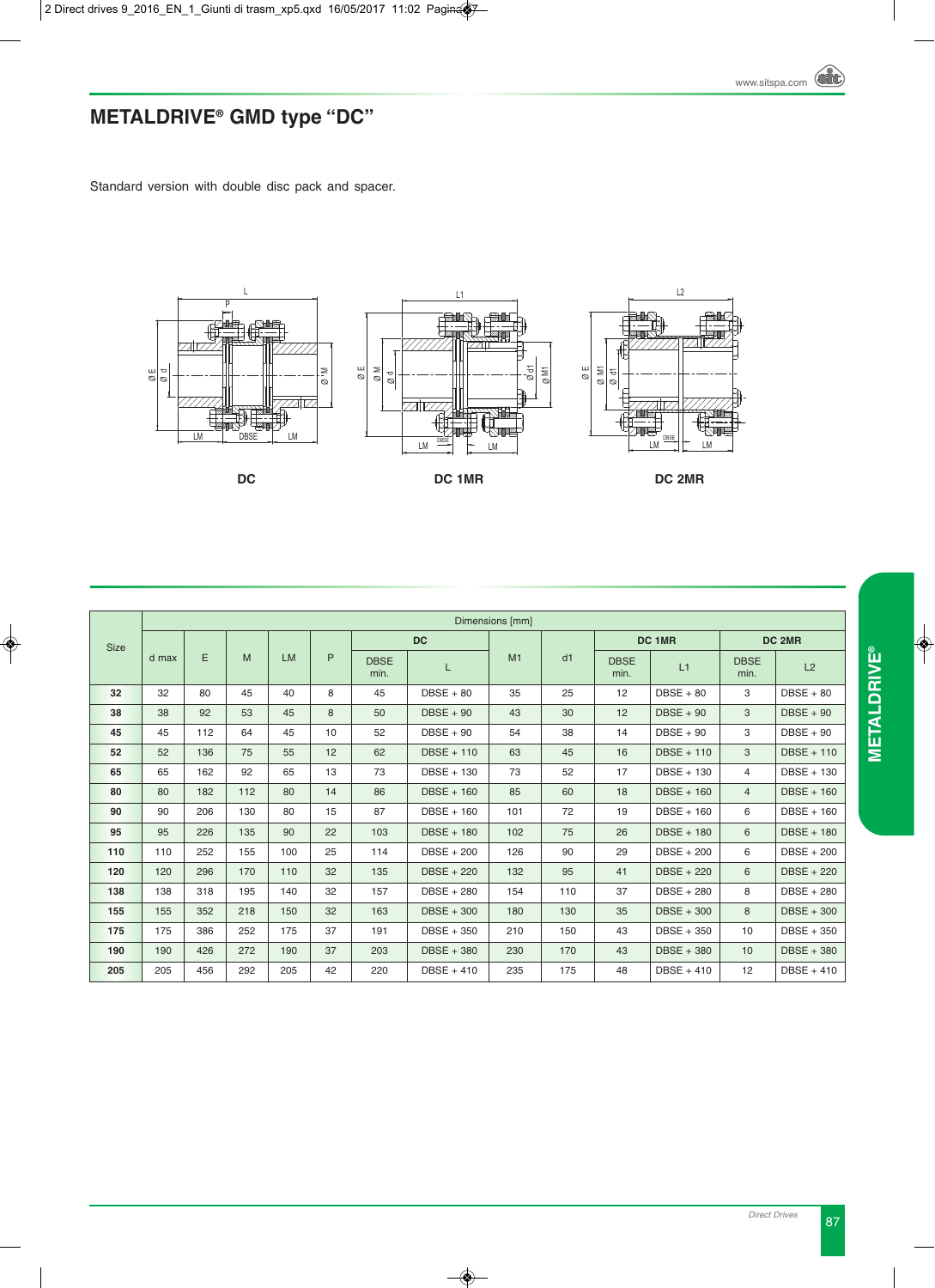

# **METALDRIVE® GMD type "SA1" - "SA2"**

Metaldrive coupling with intermediate shaft is available in two versions:

**SA1:** Tubular Shaft version. Shaft is available in various lengths and can be delivered in welded aluminum, steel or **carbon**. L

**SA2:** Solid shaft construction. Shaft is available in various lengths.



SA1



SA<sub>2</sub> **SA1 SA2**  ØM ⊘

|      |       |     |     | Dimensions [mm] |                          |           |
|------|-------|-----|-----|-----------------|--------------------------|-----------|
| Size | d max | Ε   | M   | <b>LM</b>       | P                        | Г         |
| 32   | 32    | 80  | 45  | 40              |                          | $P + 80$  |
| 38   | 38    | 92  | 53  | 45              |                          | $P + 90$  |
| 45   | 45    | 112 | 64  | 45              |                          | $P + 90$  |
| 52   | 52    | 136 | 75  | 55              | Shaft lengths on request | $P+ 110$  |
| 65   | 65    | 162 | 92  | 65              |                          | P+ 130    |
| 80   | 80    | 182 | 112 | 80              |                          | $P+ 160$  |
| 90   | 90    | 206 | 130 | 80              |                          | $P+ 160$  |
| 95   | 95    | 226 | 135 | 90              |                          | $P+ 180$  |
| 110  | 110   | 252 | 155 | 100             |                          | $P + 200$ |
| 120  | 120   | 296 | 170 | 110             |                          | $P + 220$ |
| 138  | 138   | 318 | 195 | 140             |                          | $P + 280$ |
| 155  | 155   | 352 | 218 | 150             |                          | $P + 300$ |
| 175  | 175   | 386 | 252 | 175             |                          | $P + 350$ |
| 190  | 190   | 426 | 272 | 190             |                          | $P + 380$ |
| 205  | 205   | 456 | 292 | 205             |                          | $P + 410$ |

M

### **Coupling configurator**

| <b>Coupling code</b> | <b>Item</b>                                          | <b>Type</b> | <b>Execution</b> | <b>Bore diameter</b> | Order example                    |  |  |
|----------------------|------------------------------------------------------|-------------|------------------|----------------------|----------------------------------|--|--|
|                      | $H$ <sub>ub</sub> $1$                                | <b>GMD</b>  | S                | F                    | GMD032MF30                       |  |  |
| GMDL032              | (SA1 o SA2) type and distance between two side shaft | Length P    |                  |                      | $P = 1200$ mm<br>SA <sub>1</sub> |  |  |
|                      | Hub <sub>2</sub>                                     | <b>GMD</b>  | S                | F                    | GMD032MF25                       |  |  |



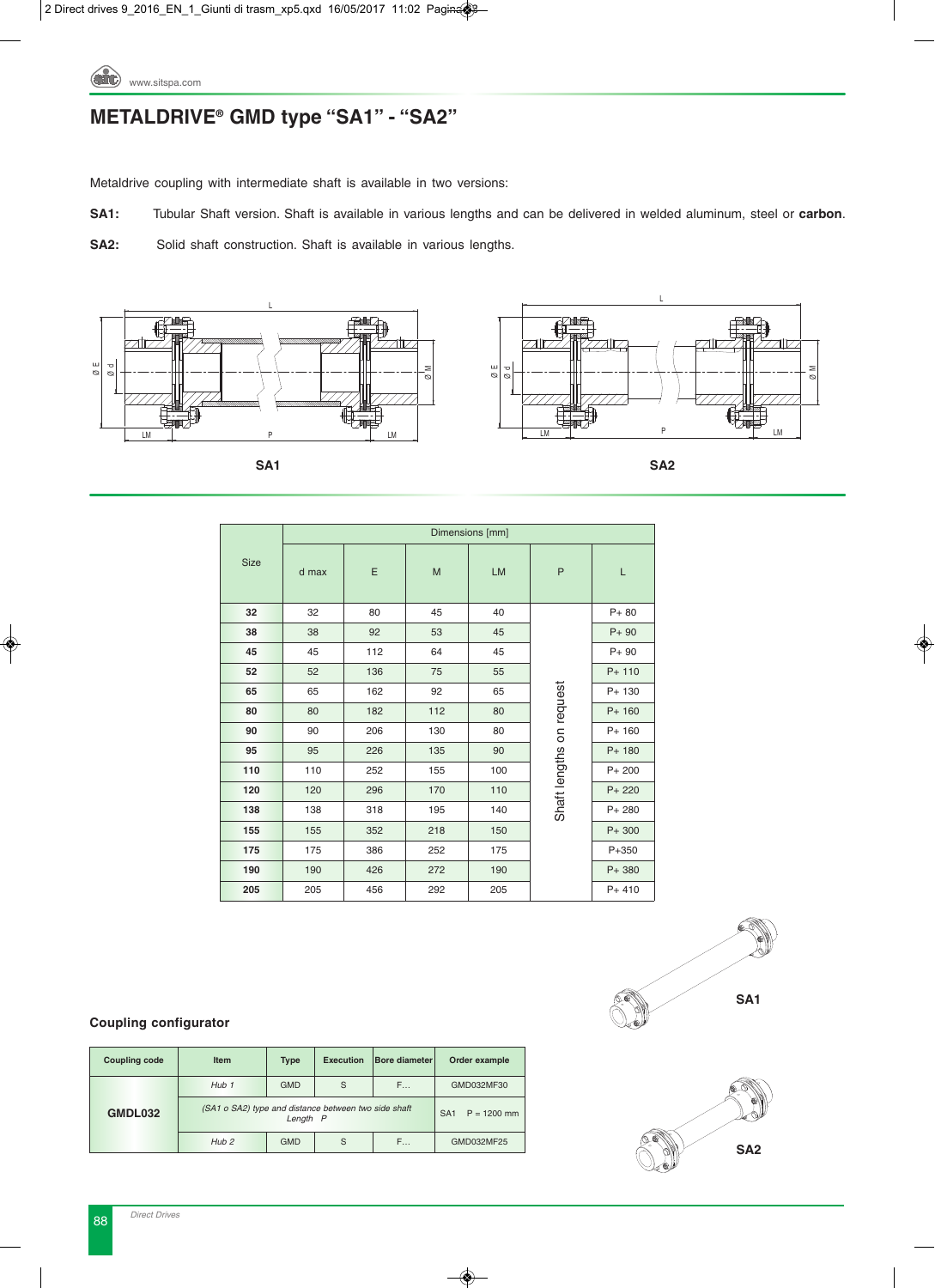# **METALDRIVE® GMD type "DCA" (API 671-API 610)**

Standard version with double disc pack and standard length spacer. Double disc pack execution with anti-fail device. Various spacer lengths available for pump applications. Conforms to API 610 - API 671.

**API 671**



|             |        |                          |     |     |      |    | Dimensions [mm] |      |                            |                   |              |              |                   |  |  |
|-------------|--------|--------------------------|-----|-----|------|----|-----------------|------|----------------------------|-------------------|--------------|--------------|-------------------|--|--|
| <b>Size</b> | d max. | d1 max.                  | E   | M   | Lf   | P  | <b>LM</b>       |      |                            | <b>DBSE</b>       |              |              | L                 |  |  |
|             |        |                          |     |     |      |    |                 | min. | 100                        | 140               | 180          | 250          |                   |  |  |
| 32          | 32     | 48                       | 80  | 45  | 38,5 | 8  | 40              | 80   | X                          | X                 |              |              | $DBSE + 80$       |  |  |
| 38          | 38     | 55                       | 92  | 53  | 43,5 | 8  | 45              | 90   | $\times$                   | $\times$          |              |              | $DBSE + 90$       |  |  |
| 45          | 45     | 75                       | 112 | 64  | 43,5 | 10 | 45              | 90   | X                          | X                 |              |              | $DBSE + 90$       |  |  |
| 52          | 52     | 92                       | 136 | 75  | 53,5 | 12 | 55              | 100  | $\mathsf{X}$               | X                 | $\mathsf{X}$ |              | DBSE + 110        |  |  |
| 65          | 65     | 105                      | 162 | 92  | 63,5 | 13 | 65              | 120  |                            | X                 | X            | X            | DBSE + 130        |  |  |
| 80          | 80     | 120                      | 182 | 112 | 78   | 14 | 80              | 140  |                            | X                 | $\times$     | DBSE + 160   |                   |  |  |
| 90          | 90     | 135                      | 206 | 130 | 78   | 15 | 80              | 140  |                            | X                 | $\times$     | X            | $DBSE + 160$      |  |  |
| 95          | 95     | $\overline{\phantom{a}}$ | 226 | 135 | 88   | 22 | 90              | 160  |                            |                   | X            | $\mathsf{X}$ | <b>DBSE + 180</b> |  |  |
| 110         | 110    | $\overline{\phantom{a}}$ | 252 | 155 | 98   | 25 | 100             | 180  |                            |                   | X            | $\times$     | <b>DBSE + 200</b> |  |  |
| 120         | 120    |                          | 296 | 170 | 108  | 32 | 110             | 220  |                            |                   |              |              | <b>DBSE + 220</b> |  |  |
| 138         | 138    | ٠                        | 318 | 195 | 137  | 32 | 140             | 260  |                            | <b>DBSE + 280</b> |              |              |                   |  |  |
| 155         | 155    | $\sim$                   | 352 | 218 | 147  | 32 | 150             | 280  |                            | $DBSE + 300$      |              |              |                   |  |  |
| 175         | 175    | ٠.                       | 386 | 252 | 172  | 37 | 175             | 310  |                            | DBSE + 350        |              |              |                   |  |  |
| 190         | 190    | $\overline{\phantom{a}}$ | 426 | 272 | 186  | 37 | 190             | 340  | DBSE + 380<br>$DBSE + 410$ |                   |              |              |                   |  |  |
| 205         | 205    |                          | 456 | 292 | 201  | 42 | 205             | 370  |                            |                   |              |              |                   |  |  |

These DBSE sizes are more readily available. Other lengths to suit specific shaft separations are available on request.

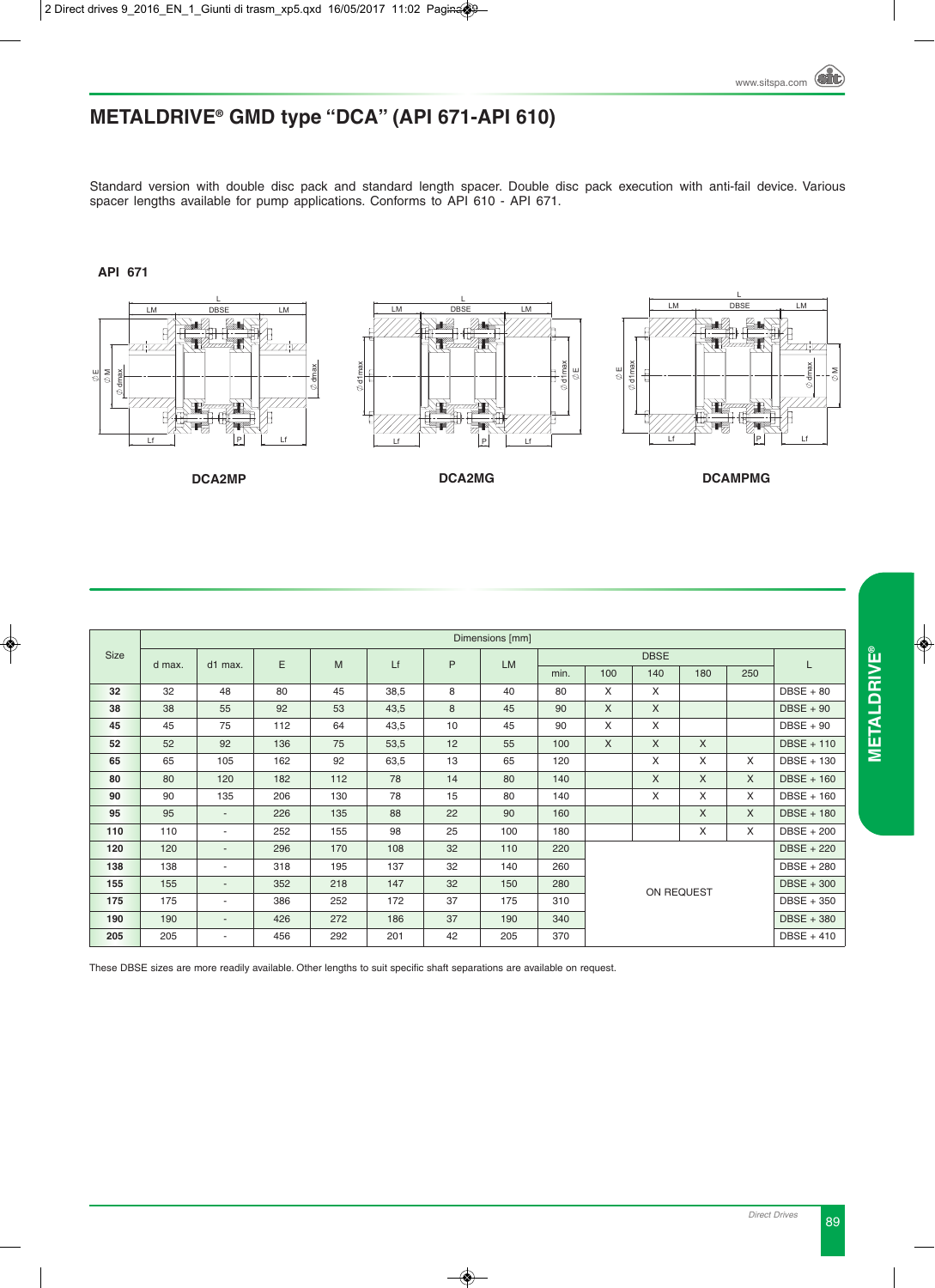### **Hub-shaft connections**

### **keyway hub**





| <b>Size</b> | Prebored<br>[mm] | d max<br>[mm] | P              | t<br>[mm]   | <b>Setscrew</b><br>tightening torque<br>Ms [Nm] |
|-------------|------------------|---------------|----------------|-------------|-------------------------------------------------|
| 32          | ٠                | 32            | M <sub>6</sub> | 15          | 4,8                                             |
| 38          | -                | 38            | M <sub>6</sub> | 15          | 4,8                                             |
| 45          | ٠                | 45            | M8             | 20          | 10                                              |
| 52          |                  | 52            | M <sub>8</sub> | 20          | 10                                              |
| 65          | ٠                | 65            | M <sub>8</sub> | 20          | 10                                              |
| 80          | 35               | 80            | M10            | 20          | 17                                              |
| 90          | 50               | 90            | M12            | 25          | 40                                              |
| 95          | 55               | 95            | M12            | 30          | 40                                              |
| 110         | 65               | 110           | M12            | 30          | 40                                              |
| 120         | 75               | 120           | M12            | 30          | 40                                              |
| 138         | 80               | 138           |                |             |                                                 |
| 155         | 80               | 155           |                |             |                                                 |
| 175         | 80               | 175           |                | a richiesta |                                                 |
| 190         | 80               | 190           |                |             |                                                 |
| 205         | 80               | 205           |                |             |                                                 |

from size 65

### **Shrink disc executions**













**Split collar design**

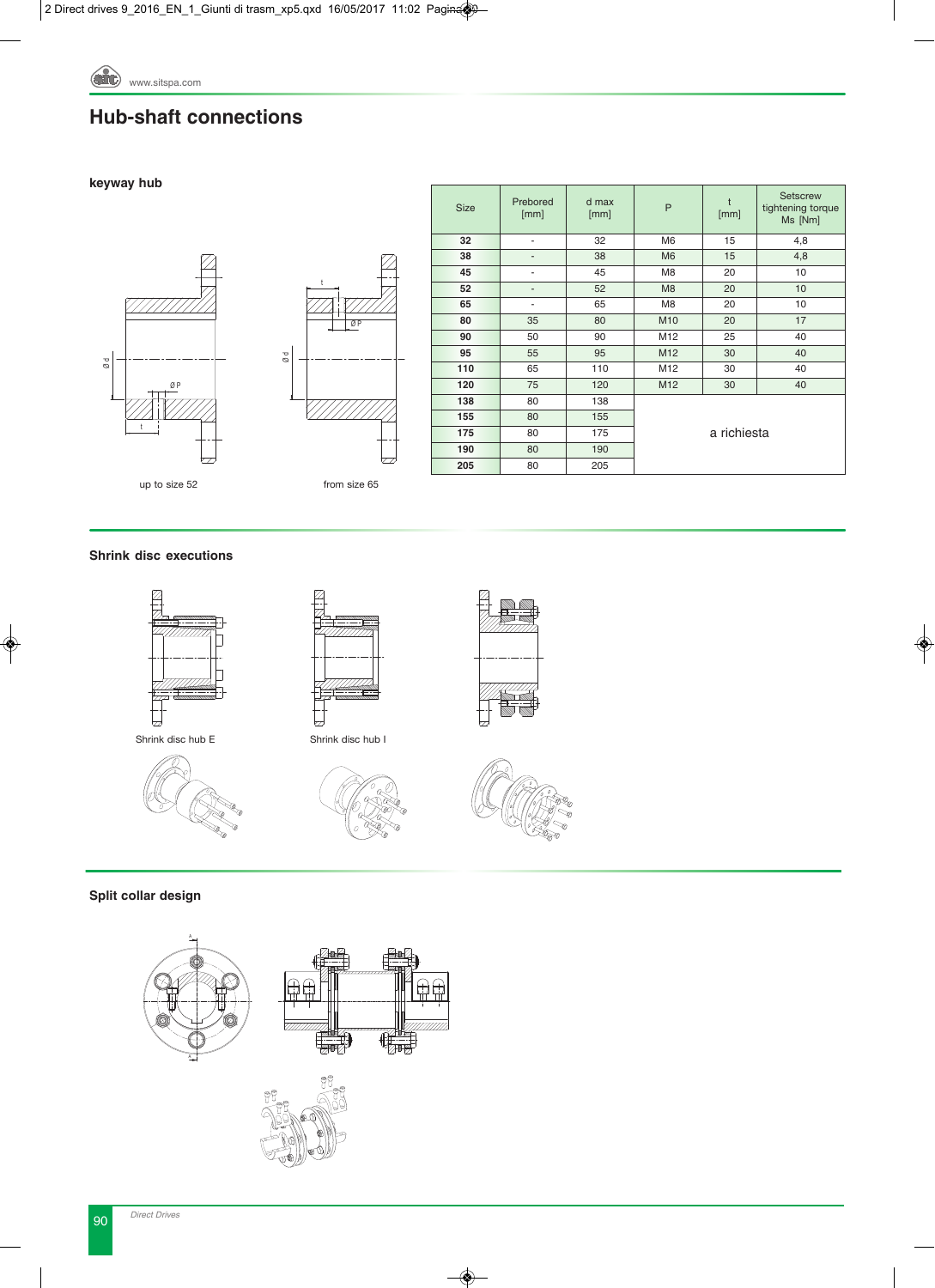#### **Selection procedure** tion procedure

### **Definitions**

 $T_{Kmax}$  = peak torque capacity for a maximum of 10<sup>5</sup> times [Nm] *TKn = torque transmissible by the coupling at the maximum RPM with the allowable misalignments [Nm] TKW = maximum torque variation allowable by the coupling from the nominal torque T<sub>KN</sub> with a frequency of 10 Hz [Nm]* 

#### **Coupling selection** 1 C P<sub>2</sub>P<sub>2</sub>P<sub>2</sub>  $\overline{\phantom{a}}$ naxımum τοrque<br>**טס selection**

- Calculate the nominal torque to be transmitted:

*TN = nominal torque of the machine [Nm] P = input power (kW) n = RPM (1/min)*  $T_{N} = \frac{9550 \cdot P}{n}$ 

- Verify coupling nominal torque TKN:

### **TKn TN • k**

*k = service factor*

- Verify coupling maximum torque with machine peak and starting torque. It is allowed up to 5 peaks or start up per hour:

### **TKmax TS**

*TS = starting or peak torque [Nm]*

- In case of direct start with AC motor, it is important to consider driver and driven inertias. In case of transmission with torque inversion, the maximum torque variation TW should not be higher than the maximum coupling torque TKW.

### **TKW TW**

- Verify working conditions.

Particularly maximum speed must not exceed the permissible value. Dynamic balancing (optional) allows higher speeds. Permissible speed could be limited by the weight and critical speed of spacers. Please consult with our technical department.

Centrifuges (light)

### **Service factor k and load classification**

| <b>Compressors</b>                       |                |
|------------------------------------------|----------------|
| Piston compressors                       | Н              |
| Turbo compressors                        | M              |
| <b>Blowers, Ventilators</b>              |                |
| Rotary piston blowers                    | M              |
| Blowers (axial / radial)                 | U              |
| Cooling tower fans                       | M              |
| Turbo blowers                            | U              |
| <b>Pumps</b>                             |                |
| Centrifugal pumps (low viscosity liquid) | U              |
| Centrifugal pumps (viscous liquid)       | M              |
| Piston pumps                             | н              |
| Plunger pumps                            | Н              |
| Pressure pumps                           | Η              |
| Food industry machinery                  |                |
| Bottling and container filling           | Ū              |
| Cane crushers, knives, mills             | M              |
| <b>Bread machines</b>                    | Ū              |
| Packaging machines                       | U              |
| Sugar beet machines                      | M              |
| <b>Chemical industry</b>                 |                |
| Agitators (liquid material)              | $\overline{U}$ |
| Agitators (semi-liquid material          | M              |
| Centrifuges (heavy)                      | M              |

| Centrifuges (light)          | U            |
|------------------------------|--------------|
| Drums                        | M            |
| <b>Mixers</b>                | M            |
| <b>Building machinery</b>    |              |
| Concrete mixers              | M            |
| <b>Hoists</b>                | M            |
| Road construction machinery  | M            |
| Generators, transformers     |              |
| Frequency transformers       | Н            |
| Generators                   | M            |
| Welding generators           | M            |
| <b>Cranes</b>                |              |
| Hoisting                     | $\mathbf{I}$ |
| Slewing                      | M            |
| Travelling                   | н            |
| <b>Laundry machines</b>      |              |
| <b>Tumblers</b>              | M            |
| Washing machines             | M            |
| <b>Wood working machines</b> |              |
| <b>Barkers</b>               | Н            |
| Planning machines            | M            |
| Saw frames                   | н            |
| Wood working machines        | U            |
|                              |              |

| Marble, clay, and stone working machines |              |
|------------------------------------------|--------------|
| Mills                                    | н            |
| <b>Breakers</b>                          |              |
| <b>Brick presses</b>                     | н            |
| Ovens (rotary)                           | н            |
| Metal rolling mills                      |              |
| Cold rolling mills                       | н            |
| Casting plants (continuous)              | н            |
| Heavy and medium plate mills             | н            |
| Manipulators                             |              |
| Roller tables (heavy)                    | н            |
| Roller tables (light)                    | M            |
| Sheet mills                              | н            |
| Forging presses                          | н            |
| Hammers                                  | н            |
| Machine tools, auxiliary drive           | $\mathsf{I}$ |
| Machine tools, main drives               | M            |
| Metal planning machines                  | н            |
| Plate straightening machine              | н            |
| <b>Presses</b>                           | н            |
| Sheet metal bending machines             | M            |
|                                          |              |
|                                          |              |
|                                          |              |

| Driver machine                            |     | Driver machine<br>load class |     |
|-------------------------------------------|-----|------------------------------|-----|
|                                           | Ш   | M                            |     |
| Electric motor, turbine, hydraulic motor  | 1.1 | 1,5                          |     |
| Piston engines with more than 3 cylinders | 1,5 | 1.7                          | 2,3 |
| Piston engines up to 3 cylinders          | 1.7 |                              | 2,6 |

*U = uniform load*

*M = medium frequency peak load* 

*H = high frequency peak load*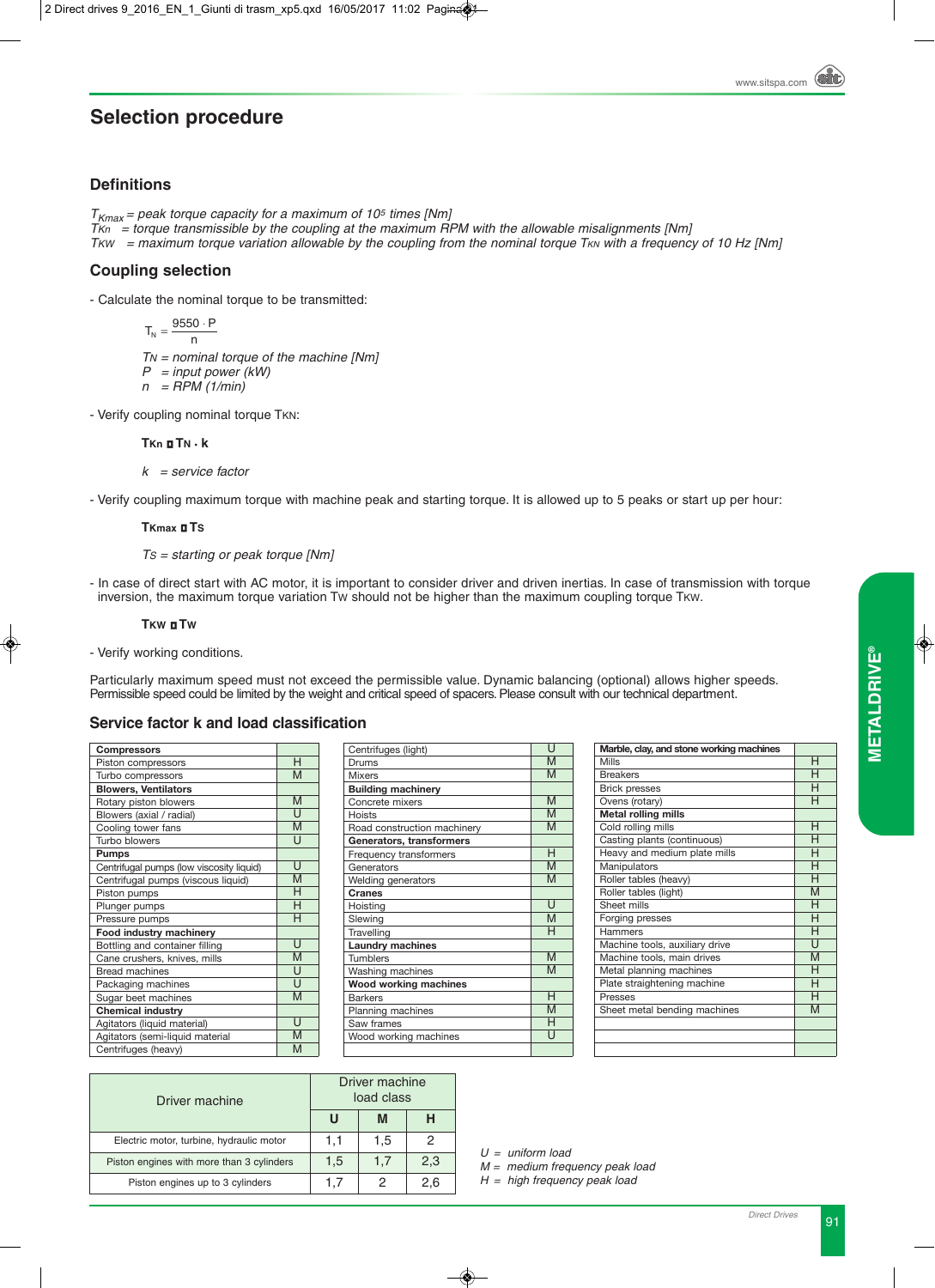# **METALDRIVE® couplings weight and inertia**

|                             |               |                                         |               |                                      |                       | <b>Component</b>                        |              |                                                     |                |                                                                                       |                                   |                                      |                                     |                                         |              |                                      | <b>Complete coupling</b> |                                                      |                              |                                      |                                           |                                      |
|-----------------------------|---------------|-----------------------------------------|---------------|--------------------------------------|-----------------------|-----------------------------------------|--------------|-----------------------------------------------------|----------------|---------------------------------------------------------------------------------------|-----------------------------------|--------------------------------------|-------------------------------------|-----------------------------------------|--------------|--------------------------------------|--------------------------|------------------------------------------------------|------------------------------|--------------------------------------|-------------------------------------------|--------------------------------------|
|                             |               | Hub with max bore                       |               |                                      |                       | Spacer GMD type DC                      |              |                                                     |                | Disc pack                                                                             | <b>GMD type S</b><br>hub with max |                                      | <b>GMD type DCL</b><br>hub with max |                                         |              | <b>GMD type DCC</b><br>hub with max  |                          | <b>GMD</b> type<br>DC <sub>1MR</sub><br>hub with max | GMD type 2MR<br>hub with max |                                      | <b>GMD</b> type<br>DCC1MR<br>hub with max |                                      |
| Size                        |               | Hub M                                   | Hub M1        |                                      |                       | Type P1                                 |              | Type P <sub>2</sub>                                 |                |                                                                                       | bore                              |                                      | bore                                |                                         |              | bore                                 |                          | bore                                                 | bore                         |                                      | bore                                      |                                      |
|                             | Weight<br>kg  | $\times m^2$<br>Moment of<br>inertia kg | Weight<br>kg  | inertia kg $\times m^2$<br>Moment of | Weight<br>Κğ          | $\times m^2$<br>Moment of<br>inertia kg | Weight<br>kg | inertia kg <sub>× m</sub> <sup>2</sup><br>Moment of | Weight<br>kg   | inertia kg $\times m^2$<br>Moment of                                                  | Weight<br>kg                      | inertia kg $\times m^2$<br>Moment of | Weight<br>kg                        | $\times m^2$<br>Moment of<br>inertia kg | Weight<br>kg | inertia kg $\times m^2$<br>Moment of | Weight<br>kg             | $\times m^2$<br>Moment of<br>inertia kg              | Weight<br>kg                 | inertia kg $\times m^2$<br>Moment of | Weight<br>kg                              | inertia kg $\times m^2$<br>Moment of |
| 32<br>38                    | 0,38<br>0,57  | 0,000253<br>0,00049                     | 0,32<br>0,5   | 0,00021<br>0,0004                    | 0,52<br>0,71          | 0,00042<br>0,00081                      | 0,42<br>0,58 | 0,00038<br>0,0007                                   | 0,078<br>0,094 | 0,000034<br>0,000109                                                                  | 0,8<br>1,2                        | 0,0005<br>0,0011                     | 1,4<br>$\overline{c}$               | 0,001<br>0,002                          | 1,3<br>1,9   | 0,001<br>0,0019                      | 1,3<br>1,9               | 0,001<br>0,0019                                      | 1,2<br>1,8                   | 0,001<br>0,0018                      | 1,2<br>1,8                                | 0,001<br>0,0018                      |
| 45                          | 0,86          | 0,0011                                  | 0,76          | 0,00092                              | 0,97                  | 0,0016                                  | 0,82         | 0,0015                                              | 0,183          | 0,00031                                                                               | 1,9                               | 0,0025                               | 3,1                                 | 0,0044                                  | 3            | 0,0043                               | $\overline{3}$           | 0,0042                                               | 2,9                          | 0,004                                | 2,9                                       | 0,0041                               |
| 52                          | 1,57          | 0,0029                                  | 1,22          | 0,0024                               | 1,7                   | 0,0044                                  | 1,5          | 0,0041                                              | 0,31           | 0,00076                                                                               | 3,5                               | 0.0066                               | 5,5                                 | 0,0117                                  | 5,3          | 0,0114                               | 5,2                      | 0,0112                                               | 4,9                          | 0.0107                               | 5                                         | 0,0109                               |
| 65                          | 2,5           | 0,0064                                  | 2,1           | 0,0055                               | 2,4                   | 0,009                                   | 2,1          | 0,0082                                              | 0,45           | 0,0015                                                                                | 5,5                               | 0,0143                               | 8,3                                 | 0,0248                                  | 8            | 0,024                                | 7,9                      | 0,0239                                               | 7,5                          | 0,023                                | 7,6                                       | 0,0231                               |
| 80<br>90                    | 4,3<br>5,9    | 0,0147<br>0,026                         | 3,87<br>5,1   | 0,0126<br>0.021                      | $\overline{4}$<br>5,4 | 0,02<br>0,033                           | 3,4<br>4,4   | 0,018<br>0,03                                       | 0,56<br>0,75   | 0,0024<br>0,0042                                                                      | 9,2<br>12,6                       | 0,0318<br>0,0562                     | 13,7<br>18,7                        | 0,0542<br>0,0934                        | 13,1<br>17,7 | 0,0522<br>0,0904                     | 13,3<br>17,9             | 0,0521<br>0,0884                                     | 12,9<br>17,1                 | 0,05<br>0,0834                       | 12,7<br>16,9                              | 0,0501<br>0,0854                     |
| 95                          | 7,2           | 0,037                                   | 6,4           | 0,032                                | 6,8                   | 0.05                                    | 5,8          | 0,045                                               | 1,7            | 0,012                                                                                 | 16,1                              | 0,086                                | 24,6                                | 0,148                                   | 23,6         | 0,143                                | 23,8                     | 0,143                                                | 23                           | 0,138                                | 22,8                                      | 0,138                                |
| 110                         | 10,3          | 0,068                                   | 9,2           | 0,057                                | 10                    | 0,09                                    | 8,3          | 0,08                                                | 2,4            | 0,022                                                                                 | 23                                | 0,158                                | 35,4                                | 0,27                                    | 33,7         | 0,26                                 | 34,3                     | 0,259                                                | 33,2                         | 0,248                                | 32,6                                      | 0,249                                |
| 120                         | 14,4          | 0,125<br>0,232                          | 13,1          | 0,11                                 | 13,7                  | 0,17                                    | 11,8         | 0,16                                                | 4,9            | 0,058<br>0,078                                                                        | 33,7                              | 0,308<br>0,542                       | 52,3<br>77,3                        | 0,536                                   | 50,4         | 0,526                                | 51                       | 0,521                                                | 49,7                         | 0,506                                | 49,1                                      | 0,511<br>0,848                       |
| 138<br>155                  | 22,6<br>29,86 | 0,38                                    | 18,9<br>24,73 | 0,19<br>0,3                          | 21,3<br>32,1          | 0,3<br>0,54                             | 17,4<br>25   | 0,27<br>0,46                                        | 5,4<br>6,1     | 0,113                                                                                 | 50,6<br>65,8                      | 0,873                                | 104                                 | 0,92<br>1,526                           | 73,4<br>96,9 | 0,89<br>1,446                        | 73,6<br>98,9             | 0,878<br>1,446                                       | 69,9<br>93,8                 | 0,836<br>1,366                       | 69,7<br>91,8                              | 1,366                                |
| 175                         | 46,3          | 0,73                                    | 37,7          | 0,55                                 | 46,9                  | 0,97                                    | 35,7         | 0,81                                                | 9,3            | 0,215                                                                                 | 101,9                             | 1,675                                | 158,1                               | 2,86                                    | 146,9        | 2,7                                  | 149,5                    | 2,68                                                 | 140,9                        | 2,5                                  | 138,3                                     | 2,52                                 |
| 190                         | 59,9          | 1,14                                    | 47,7          | 0,88                                 | 59,9                  | 1,53                                    | 47           | 1,32                                                | 11             | 0,3                                                                                   | 130,8                             | 2,58                                 | 201,7                               | 4,41                                    | 188,8        | 4,2                                  | 189,5                    | 4,15                                                 | 177,3                        | 3,89                                 | 176,6                                     | 3,94                                 |
| 205                         | 74            | 1,63                                    | 57            | 1,21                                 | 85                    | 2,36                                    | 64           | 1,98                                                | 15,3           | 0,48                                                                                  | 163,3                             | 3,74                                 | 263,6                               | 6,58                                    | 242,6        | 6,2                                  | 246,6                    | 6,16                                                 | 229,6                        | 5,74                                 | 225,6                                     | 5,78                                 |
| <b>Note</b>                 |               |                                         |               |                                      |                       |                                         |              |                                                     |                | Values for hubs refer to maximum bore execution. Values for disc packs include bolts. |                                   |                                      |                                     |                                         |              |                                      |                          |                                                      |                              |                                      |                                           |                                      |
| <b>Disc pack executions</b> |               |                                         |               |                                      |                       |                                         |              |                                                     |                |                                                                                       |                                   |                                      |                                     |                                         |              |                                      |                          |                                                      |                              |                                      |                                           |                                      |